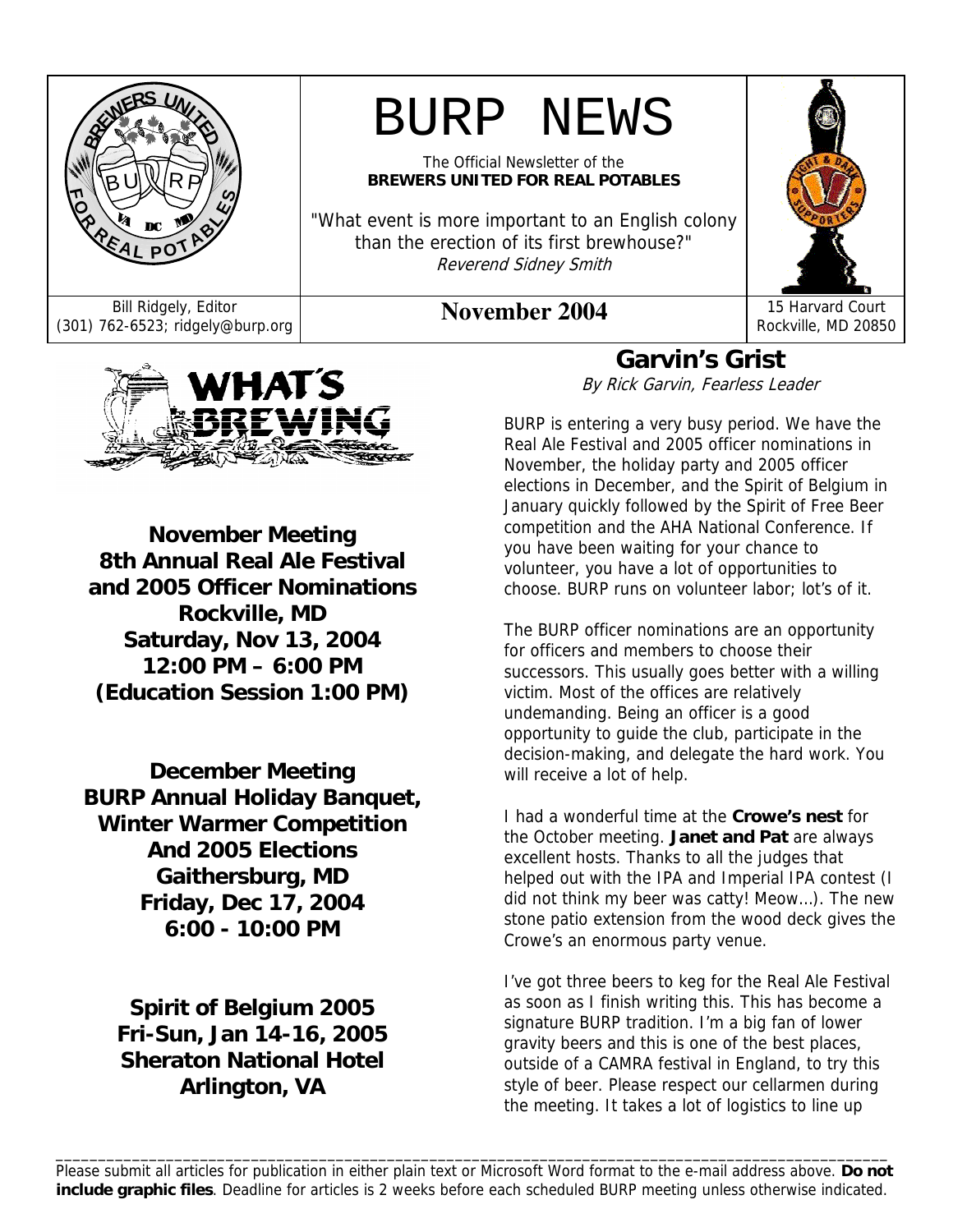40+ casks of ale for dispense at the Aaronridge pub.

We have set the date for the December meeting as December 17<sup>th</sup>. This will be in Montgomery County. It is a non-traditional meeting day that is a little further out than we prefer. I promise that the holiday buffet and the winter warmer keg only competition will provide the right amount of cheer. **Christine and I** have our grain measured out for our winter warmer and we'll be brewing as soon as we can. The better to lubricate our officer elections!

Spirit of Belgium is heating up. This promises to be a very special event. We are receiving PayPal payments and checks in the mail every day. I don't want anyone to be left out. If you put off registering, you will have to read about it in the paper. Zymurgy and the Mid-Atlantic Brewing News will be doing feature articles about the event. But, those pictures just don't taste the same as a unique Belgian beer sitting in that fine commemorative glass in your hand. See you there.

Cheers, Rick



# **Spirit of Belgium 2005 – A Celebration of Belgian and Belgian-Style Beers**

| Dates: | January 14-January 16 - Martin Luther  |  |
|--------|----------------------------------------|--|
|        | King Day weekend                       |  |
| Venue: | <b>Sheraton National Hotel</b>         |  |
|        | 900 S. Orme Street                     |  |
|        | Arlington, VA 22204                    |  |
|        | (Special rate for SOB attendees - Call |  |
|        | 703-521-1900 for reservations)         |  |
| Cost:  | \$175 before November 15 2004, \$190   |  |

after November 15 2004

**Web Site:** http://burp.org/events/sob/2005/index.html

Planning for Spirit of Belgium 2005 is moving quickly, and the list of distinguished participants and speakers grows by the day. Here is a current list of confirmed attendees (in alphabetical order):

**Tomme Arthur**, American west coast brewer of distinctive Belgian style ales (Pizza Port Brewery in Solana Beach, CA)

**Peter Bouckaert**, Brewer at New Belgium Brewing Co in Ft Collins, CO and former brewer at Brouwerij Rodenbach in Belgium

**Jean-Louis Dits**, Owner and guiding light of Belgium's La Brasserie à Vapeur

**Stan Hieronymus**, Award winning beer writer and author of the forthcoming Brewers Publications book "Monk Brew"

**Dave Logsdon**, Founder and current president and brewmaster at Wyeast Laboratories, provider of brewing yeasts to breweries (and homebrewers) throughout the world

**Phil Markowski**, Brewmaster at Southampton Publick House in Southampton, NY and author of the forthcoming Brewers Publications book "Farmhouse Ales"

**Jeff Sparrow**, Writer for "American Brewer" and author of the forthcoming Brewers Publications book "Wild Brews"

**Rob Tod**, Founder and president of Allagash Brewing Co in Portland, ME, brewer of distinctive Belgian-style ales

**Tim Webb**, Author of the CAMRA "Good Beer Guide to Belgium and Holland" since 1991 (see http://www.belgianstyle.com/mmguide/book/). Tim Webb ranks with Michael Jackson as one of the great advocates of Belgian beer and brewing. He will be the Spirit of Belgium keynote speaker.

A number of BURP's best Belgian-style brewers will be contributing homebrewed beers to the opening reception to be held on Friday evening, Jan 14. Reception beer coordinator **Mel Thompson** reports that 16 kegs have already been confirmed for the event.

The Saturday and Sunday technical sessions will feature a wide variety of presentations and panel discussions, including an American brewers roundtable, talks on homebrewing Belgian style ales, and a BURP Belgium travelogue (Many club members have toured the country by car, train, and bicycle).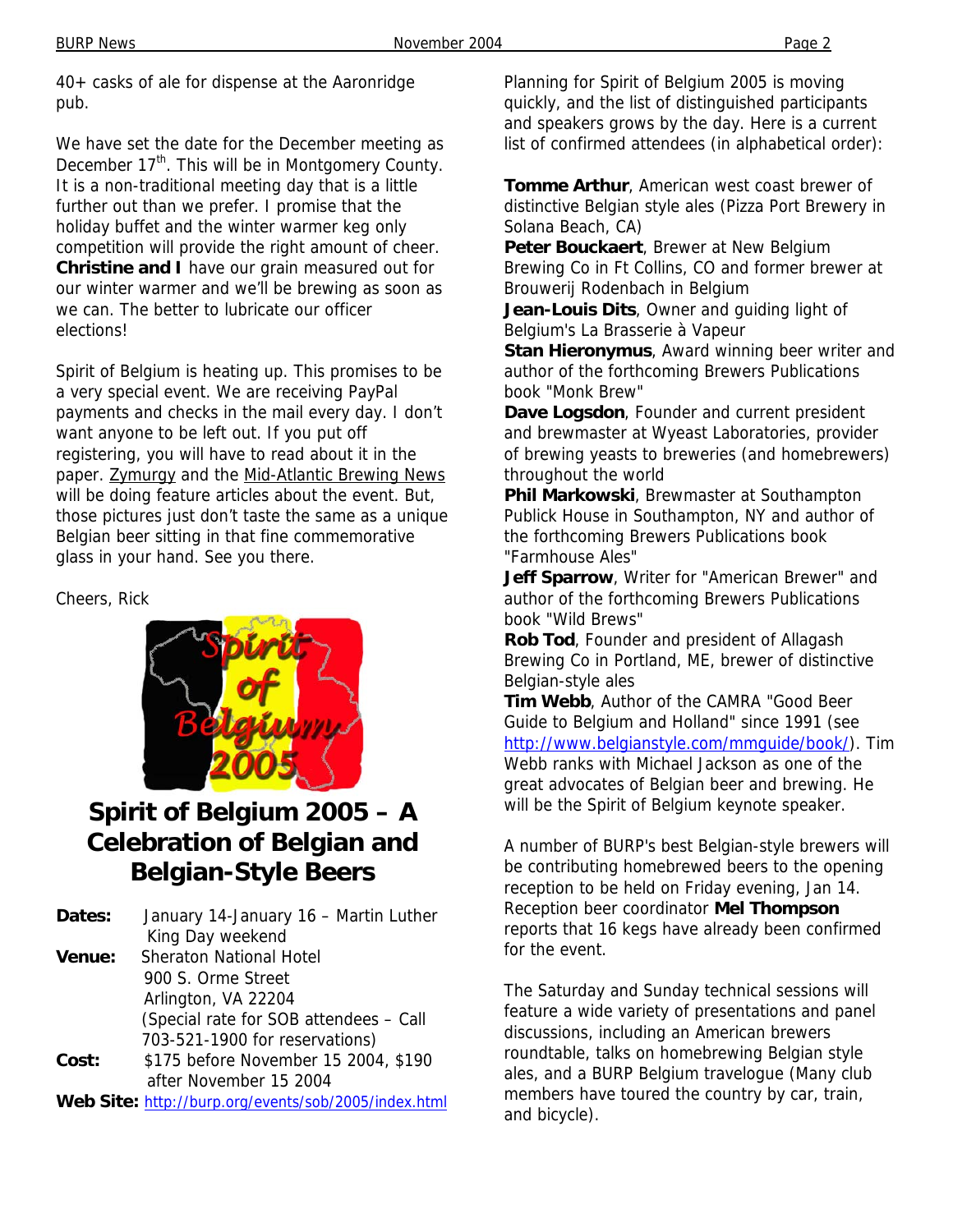Abundant beer and food will be provided as part of the conference. In addition to the homebrew reception on Friday evening, there will be a Belgian beer tasting Saturday evening and a tasting of American-brewed Belgian-style ales on Sunday afternoon. The closing awards banquet on Sunday evening will feature Belgian cuisine matched with Belgian beers.

Of course, the Spirit of Belgium Homebrew Competition (to be held Saturday morning) will be a major part of the conference. If you have not started brewing for this event, please start firing up those kettles. This BJCP-sanctioned event will be the most prestigious homebrew competition in the country focusing on a single region with its wide array of beer styles.

The cost of the conference is \$175 before Nov 15 and \$190 after Nov 15. If you have not already made your reservation, please do so as soon as possible. This event has sold out in the past and is expected to do so again.



Da Champs! Pete Ryba (L) & Mel Thompson (R) hold the coveted Civil War Trophy

## **Maryland/DC Wins Civil War Trophy!!!**

By Mel Thompson, Co-Minister of Culture

The BURP Oktoberfest competition at the **Roricks**' Turtle Creek Farm was an outstanding showcase of BURPers' ability to brew Oktoberfest-style beers. There were eleven entries, seven from Maryland and four from Virginia. All eleven were truly exceptional fest lagers, difficult styles to brew well.

A team of very experienced judges was assembled consisting of professional brewer **Bill Madden**; CO-MoC **Dave "Big Red" Pyle**; **Rick "Fearless Leader" Garvin** (judged Maerzens only); **Jamie "I'll Bike Anywhere for a Decent Beer" Langlie**; **Phil "Mr. AHA" Sides**; and **Jennifer Sides**. Jennifer, though a novice, displayed an exceptionally sensitive palate and nose.

Entries were judged according to BJCP category 9 Viennas and Maerzens. There were five Viennas and six Maerzens, and a total of five went forward to the BOS table. All judges, except Rick, judged the BOS round (Rick could only judge Maerzens as he had entered a Vienna). All five beers were placed since the Civil War Trophy was dependent on the total scores based on the top five beers. The placings were:

5th place Maerzen representing MD: **Wendy Aaronson** & **Bill Ridgely -** 1 PT. 4th place Vienna representing MD: **Rob Hanson** & **Paul Kensler** - 2 PT. 3rd place Maerzen representing MD: **Bill & Christie Newman** & **Greg Weisz -** 3 PT. 2nd place Vienna representing VA: **Rick Garvin** & **Christine Lewis -** 4 PT. 1st place Maerzen representing MD: **Mel Thompson** & **Pete Ryba -** 5 PT.

Final score was Maryland 11, Virginia 4. The Civil War trophy will be engraved with the name of the winning state and kept on display by the first place team of Mel and Pete until next year's competition. Many thanks to the judges, thanks to **Alison Skeel** for being head steward, and thanks to all entrants for providing eleven kegs of most delicious fest beers.

A note: This is most likely **Paul Kensler's** last brew for a BURP club competition as he has moved to (hurricane ravaged) Florida. His delicious beers will certainly be missed.

## ? ? ? ? ? ? ? ? **RYDler**

Q. What corporation is now the world's largest brewer?

? ? ? ? ? ? ? ?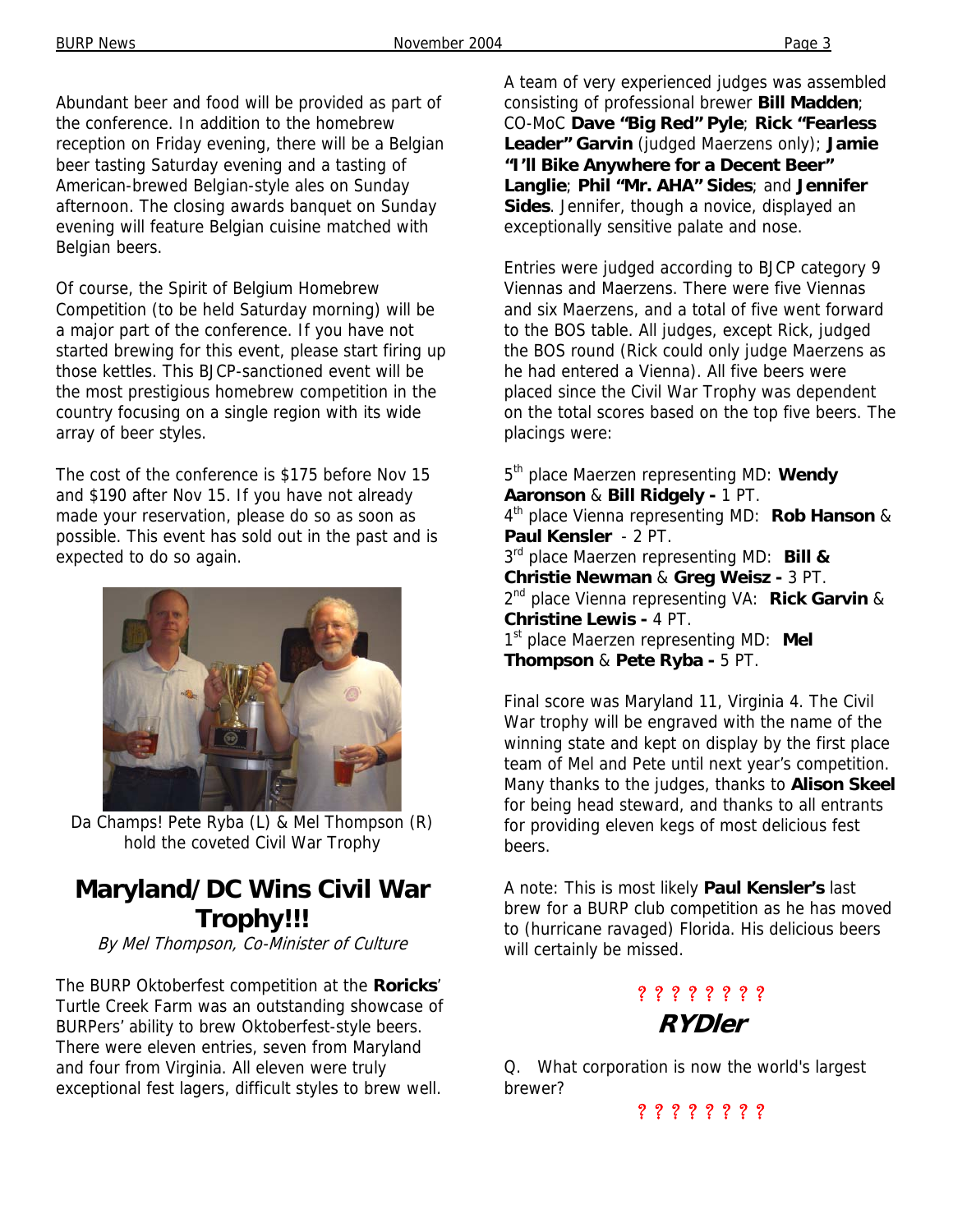

## **BURP Real Ale Competition and Festival 2004**

By Tom Cannon, Competition Organizer

Just a reminder that the November meeting will be in conjunction with BURP's Eighth Real Ale Competition. Because of the massive number of beers we are expecting and the fact that all of the brewers would like them to be drunk (the beers, not the BURPers!), the meeting will start at 12:00 Noon. We will endeavor to have half of the kegs on from 12:00 until 2:00 and the other half from 2:00 to 4:00. The winning beers will be announced after the beers have been changed over at 2:00.

For the competition, kegs are being accepted at **Bill and Wendy's** house beginning Sunday, 7 November. Please contact Bill if you are planning on dropping off a keg. Understanding that Rockville is a bit of a schlepp for those of us that live in Virginia, I will be happy to transport kegs up for entries from Virginia. Give me a call (703) 204- 2256 or drop me an e-mail (cannon@burp.org) if you want me to take your keg up for you. For all entries, please provide a gas side fitting attached to each entry (unless you have a keg that can be vented without a fitting). If the fitting is attached, there's a much better chance that it won't disappear during the meeting.

VERY IMPORTANT: The Real Ale Competition, on the Friday before the BURP meeting, is a closed competition for judges and stewards only. If **Bill Ridgely**, **Andy Anderson**, or I have not contacted you to either judge or steward, please don't show up Friday night. Don't worry, though. There will be plenty of Real Ale to drink at the meeting Saturday, and we'll make sure every entry is on for at least two hours during the meeting.

Also, since we'll have plenty of Real Ale, November is a no beer meeting; that is, you don't need to bring any beer to the November meeting, unless, for some weird reason, you don't like British Style Ales!

After the meeting has started and we are confident the beer is pouring smoothly, Andy Anderson and I will be holding a Real Ale educational session in Bill and Wendy's rec room. If you want to learn more about this distinctive style, including what is and what is not Cask Conditioned Real Ale, plan on being at the meeting before 1:00. The session will feature lots of pretty pub pictures!

Calling All Beer Engines!!! If you have a beer engine, we need it. Please contact me if you would like me to take your engine up for you. In addition, we are asking all Beer Engine owners to also provide a length of beer line attached to the pump with a fluid side fitting (Coke or Pepsi) attached to the beer line.

One final note. We are asking everyone attending this great BURP event to please respect our members property, which are the beautiful beer engines out on Bill and Wendy's deck. Understand that these pumps are a significant investment for their owners, and, if their owners are anything like me, love them like they are one of their children. Everyone is encouraged to pull their own pints at the meeting, but please don't mess with any of the fittings, and if you think there is anything wrong with the engines, let Bill, Andy, the owner of the pump, or me know so we can straighten it out. We've already lost one beer engine (and a nice one) to this meeting because someone did not respect that person's property. We don't want to lose any more.

See you all at the Aaronridge Pub!

## **Judge Selection Process for BURP's Real Ale Contest**

By Andy Anderson, Judge Coordinator

There are three basic parts to the BURP Real Ale festival, and although they have changed in relative importance over the years, they still remain: contest, education, and celebration. The primary purpose of the Real Ale event is a celebration of Real Ale. That means we want many kegs of quality-brewed beer being consumed on Saturday afternoon. Along with that consumption is the education concept, where we try to educate BURP members into being smarter consumers. The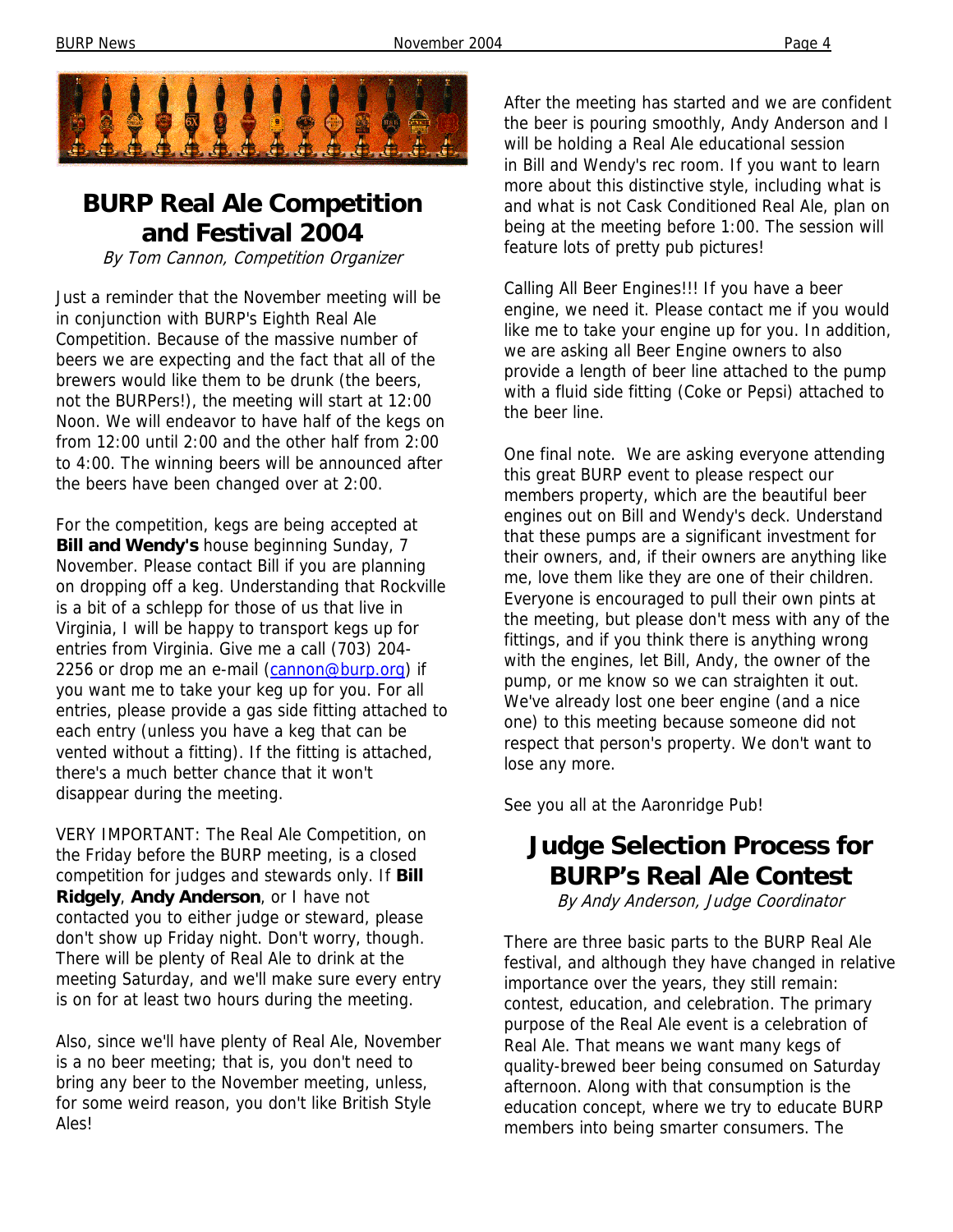contest is the third leg of this festival. While I believe the Saturday celebration of Real Ale is the primary reason for our event, without the contest we would not get as many kegs of well-brewed beer.

As a contest, the BURP Real Ale contest is rather unusual in that its constraints are different from the average homebrew contest. The main two constraints are the location of the competition, which is Bill and Wendy's house, and the timing of the competition, which is a Friday night. That means we do not have much space or much time to run what has become a fairly sizeable competition. The first year we did this we had only 12 entries, which made Friday night pretty easy to do. The second year we were over 20, which started to make things tight. Now we're in the forties, and we really don't get out of there until past 11:00 PM and that's even with us really pushing on getting the judging done and the BOS moving. Of course, if you've previously judged or stewarded, you've seen this and you know what I'm talking about. In terms of the size of the venue, we really have to hold the number of flights to five. There is not enough room for more, but more importantly, the real problem is having too many beers on the BOS table with more flights. Five flights means around 10 beers on the table, which is about as many as we can handle (and I haven't mentioned the pint glass issue, which we could get around by using plastic cups, but that would cheapen the experience). A driving goal is to get the competition completed as early as possible that evening so that we can get people out of the house as Wendy and Bill still have to get ready for the next day's meeting. Adding EXTRA people, over the present number of judges and stewards would make this much more difficult. So given these constraints, we are limited to 28 people: a maximum of 20 judges (five flights of 4 judges per flight) and an associated 5 stewards, plus a glass washer, Bill Ridgely, and Tom Cannon.

Now, it has been suggested that we could hold the contest on Saturday itself and then more people could judge, but I don't see that as being feasible. What happens if it rains on that Saturday and all the drinking BURP members move inside and are trying to occupy the same space as the five tables of judges? Or, you could start the competition at 7

AM, but would people really be that keen to show up so early? No, I'm afraid that from a logistical position, it really works best if the contest is held on Friday night. After all, the celebration of Real Ale at the actual Saturday meeting is the main focus of our event, so it's best if the judging is already out of the way before Saturday's meeting begins. Then the judges can socialize with everyone else.

Now, to address the comment from some people that this competition has become too elitist. While I realize that I am biased, I really do not agree. This really has nothing to do with being elite. The competition is all about providing the best quality beer for the club. It's actually about providing lots of good quality real ale for the club. By holding a contest and ensuring that the best possible judges are involved, we can guarantee both high "quantity" and high "quality" real ale for Saturday's meeting. Unfortunately, from the point of view of some BURP members, they know that there is a lot of high-quality beer on Bill & Wendy's back porch, but only a few of them get to drink on Friday night, and because they're members of BURP they believe they too should be able to drink on Friday night. But because they can't, since we have a competition to run in a small space over a short period of time, they start using terms like "elitism". Well ... let me be polite and censor my original thoughts and just say that attitude is "misguided".

Regarding the contest itself, every year we add new people to judge. But, the maximum limit on judges has always been 20. However, people enjoy judging in this competition. But if you open it up to too many more people, you have to throw someone out who participated last year. And that causes friction. I am now doing that job primarily because Tom became tired of being the bad guy each year. Tom's position when he was Judge Coordinator was that since there was so much of a demand to judge, this should be a reward for our better judges, and for people who enter beer and provide a beer engine or two. I tend to agree with that sentiment, although I do not believe that should automatically allow selection as a contest judge given the number of beer engines now in the club. But in order to ensure "new blood" and to continue the real ale judge education process I do plan to rotate at least 5 judges a year. So if you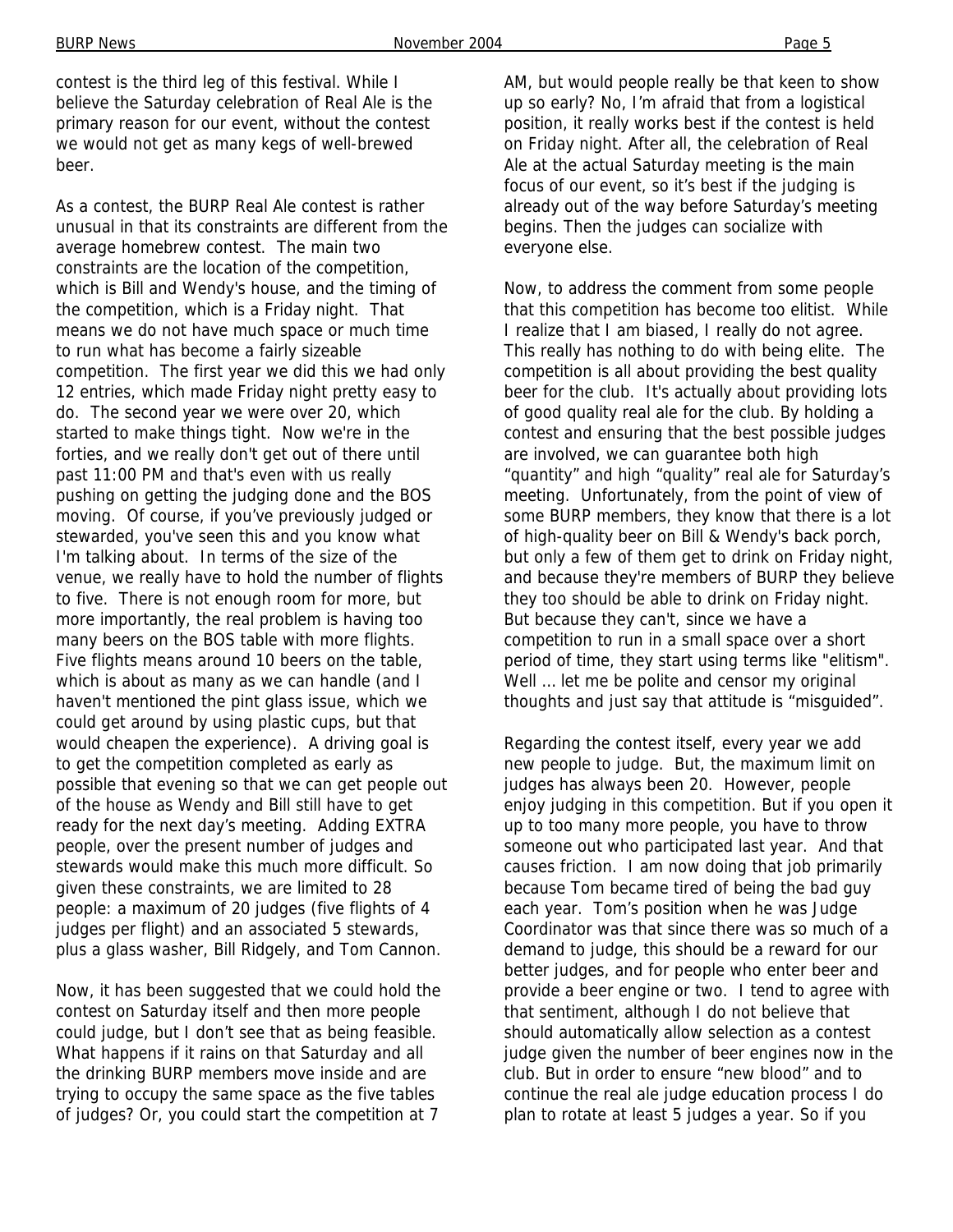judged last year, I'm afraid that does not automatically qualify you to judge this year. My apologies in advance if I offend someone by not inviting them to judge this year, but we must continue to train new real ale judges. In addition, as this is a BJCP-sanctioned contest, I will insist that at a minimum, all judges (unless professional) must be in BJCP.

As for stewarding, Tom wants to have reasonable control over who is on that back porch to steward and/or help out to avoid a previous situation where a "steward" just showed up and only stayed on the back porch to drink. There really is not enough room back there for people who just want to hang around and drink. The first couple of years we did this contest at Bill and Wendy's, we had lots of people just "dropping by" to see how things were going and, of course, to drink. We don't have time or the room for that on Friday night. Again, it's too busy a competition for that. So, I prefer using previous stewards simply because they know exactly what to do with the minimum of instruction. We really need the porch on Friday night to be a model of efficiency, not a model of the United Nations.

In a perfect BURP world, the people that work the hardest on helping the club and improving their judging would be the ones to benefit from something like judging at the Real Ale Competition. Unfortunately, too many in the club think that their \$15 dues gives them full rights for everything BURP does. We did the Real Ale competition to provide beer for the club and to provide education. When Tom and I have tried to do the education bit before the meeting, people used it as an excuse to come early and drink. We would then be hassled by particular people if we did not allow them to tap the kegs until after the education segment. While some might consider that elitist behavior by Tom & myself, I tend to construe the behavior of those particular people as simply being selfish.

I wanted to take this opportunity to explain how the contest is run. I am trying to make this process of selecting judges as transparent as possible; there is no desire on my part to hide anything. If any of you have suggestions on how to improve this event, I would be happy to listen to your

suggestions. Send me an email, or better yet, talk with me in person over a beer or two.

Cheers, Andy



### **Upcoming British Real Ale Festivals** By Bill Ridgely

The best way to experience and learn about British bottle and cask-conditioned real ale is to take advantage of cheap off-season airfares and attend a festival or two in the UK. Wendy and I attended two such festivals in 2002 and had a great time. One of these festivals was small and intimate, giving us a great opportunity to meet people oneon-one and talk real ale with them. It also involved a short and scenic train ride out of London to a lovely coastal town, and the featured beers were primarily winter warmers. The other was a large festival giving us the chance to try many different beers, ciders, and perries. Here are the descriptions of the 2004 editions of these festivals from the Campaign for Real Ale (CAMRA) website (http://www.camra.org.uk):

**Dec 2-4** (Thursday-Saturday): 3RD HARWICH & DOVERCOURT BAY WINTER ALE FESTIVAL, Kingsway Hall, Kingsway, Dovercourt. A short walk from Dovercourt Station. 38 beers with the emphasis on dark and seasonal brews including Harwich Charter Ale specially brewed for the Festival this year by Elveden Ales. Real ciders, bottled continental beers and local wines. Open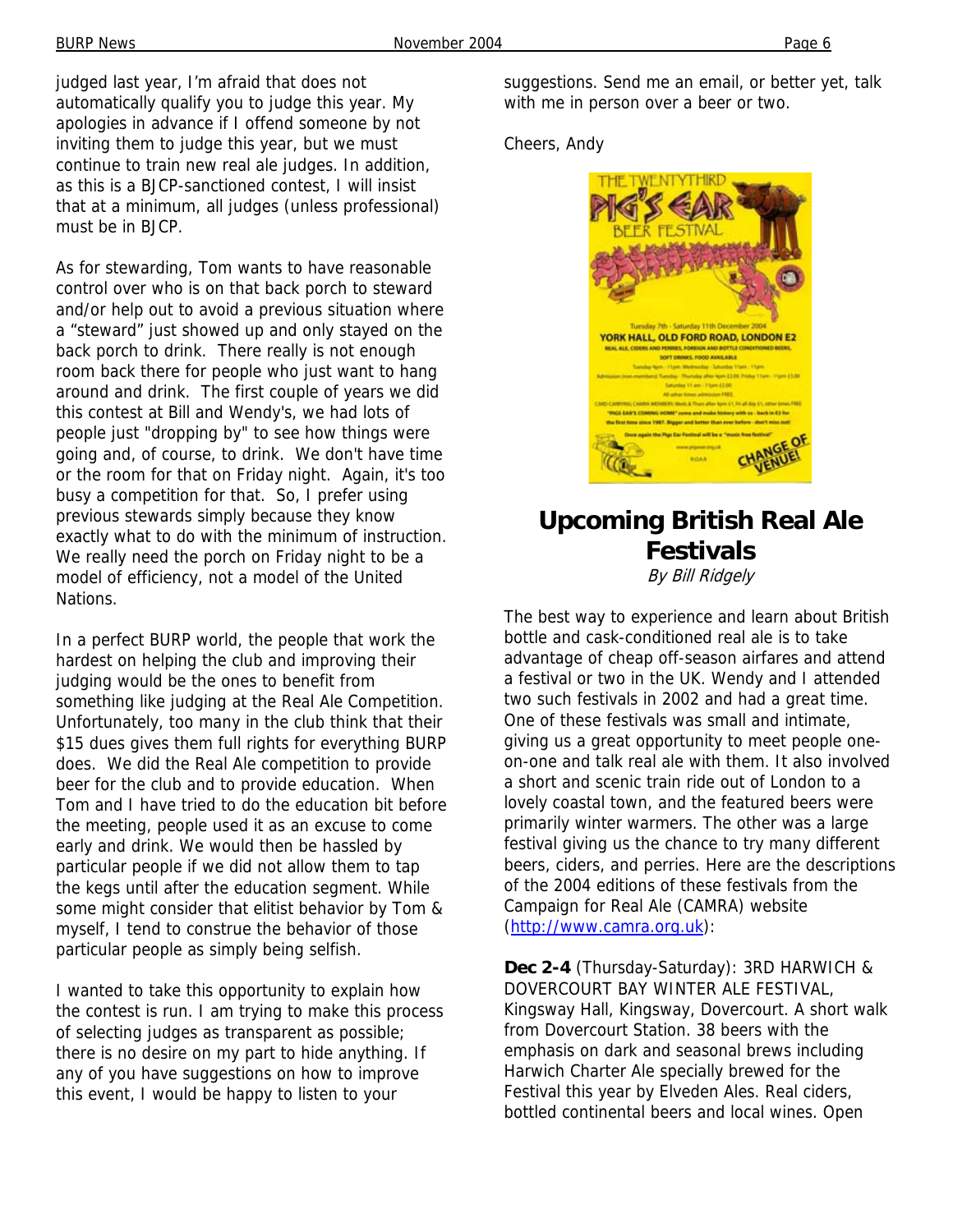11am-11pm each day. Admission £1 except Friday & Saturday - £2 after 6.30pm. Admission FREE to card-carrying CAMRA members at all times. Live music Friday & Saturday evenings. We have our commemorative half-pint tankards available as usual. Contact Richard Oxborrow on 01255 871111 (w) or richard@oxonet.co.uk. Website http://www.harwich.net/beerfest.

**Dec 7-11** (Tuesday-Saturday): 23RD PIGS EAR BEER FESTIVAL, York Hall, Old Ford Road, Bethnal Green, London, E2. NEW VENUE! From Bethnal Green Tube, walk up Cambridge Heath Road and the hall is on the right, past the Museum of Childhood. Open 4-11pm Tuesday and all day 11am-11pm the rest of the week. Admission: Tuesday - Thursday after 4pm, £2; Friday all day, £3; Saturday all day, £2. Members Wednesday & Thursday after 4pm and Friday all day £1, all other times FREE. In excess of 100 draught ales from breweries from across the country, and of course, the usual "specials" brewed specially for the Festival! Bottle conditioned ales, foreign beers and the ever popular ciders & perries. Sorry, no crèche this year. Apologies for any inconvenience caused. NEW VENUE, BUT STILL A MUSIC-FREE FESTIVAL! Staff always welcome!

# **A Hoppy Meeting Report**

By Jim Hanson

Awash in the full color of the fall season, BURPers gathered at the Crowe's nest on Saturday, October 16<sup>th</sup> to celebrate and appreciate one of the most popular styles of ale. India Pale Ale, steeped in history as a hop-fortified beverage, was available for plentiful consumption both in commercial and homebrewed varieties.

The homebrew club competition judged a new category for the first time, the Imperial (or double) IPA. I had the honor of judging the combined American and English IPA categories and was pleased to know that my critiques of the beers were mostly in tune with my more experienced judging partner, **Becky Pyle**. The entries the two of us judged were all very good (no scores under 30), and the judges and all of the entrants would like to thank **Pat and Janet Crowe** for allowing us to conduct the judging in their home.

Upon the completion of my judging commitment, I ventured outdoors onto the deck where over 50 BURPers were enjoying themselves with food and a wide selection of IPA's. The raffle once again was conducted by **Kathy Koch**, and during the course of the announcements, a strange micro storm cell dropped rain on our heads while the sun was still shining. Everyone survived the weather mishap without incident, and we thanked Kathy for cranking out those tickets and Pat & Janet for hosting all of us on this wonderful day.

## **Decembeer Club Competition – Winter Warmers**

By Mel Thompson

The BURP Club Competition for the Decembeer Holiday/Christmas dinner will feature Winter Warmers. Your kegged entry may be brewed as an individual or as a team. Ribbons will be awarded to first, second and third places based on votes received from attendees. Attendees will select their 3 favorite beers, and equal weight will be given to each selection when tallying the ballots. In case of a tie, a panel, made up of individuals who did not have an entry, will be selected and asked to break the tie.

Winter Warmers: Big and malty, warming from alcohol strength, generally not too hoppy or at least balanced more toward the malt (though there are some notable exceptions), complex, slowsipping American, English or Belgian style ales or big malty lagers. It can range anywhere from a barleywine, American or English, to a Doppelbock, to a strong Belgian and anything in between. There can be spices such as nutmeg, cinnamon, clove or coriander. It can include fruit such as cranberries or raspberries. Or, it can include both fruit and spices, or none. Sierra Nevada Celebration Ale, Sam Adams Old Fezziwig, De Dolle's Stille Nacht, Young's Winter Warmer are classic examples of Winter Warmers that run the gamut of the style. Practically all small breweries and brewpubs brew an annual Winter Warmer. Nearly anything goes. The beer may be as light in color as a pilsner or as dark as an Imperial Stout. It may be 6% abv or 12%abv. What they all have in common is a big body, warming alcohol and a big nose. In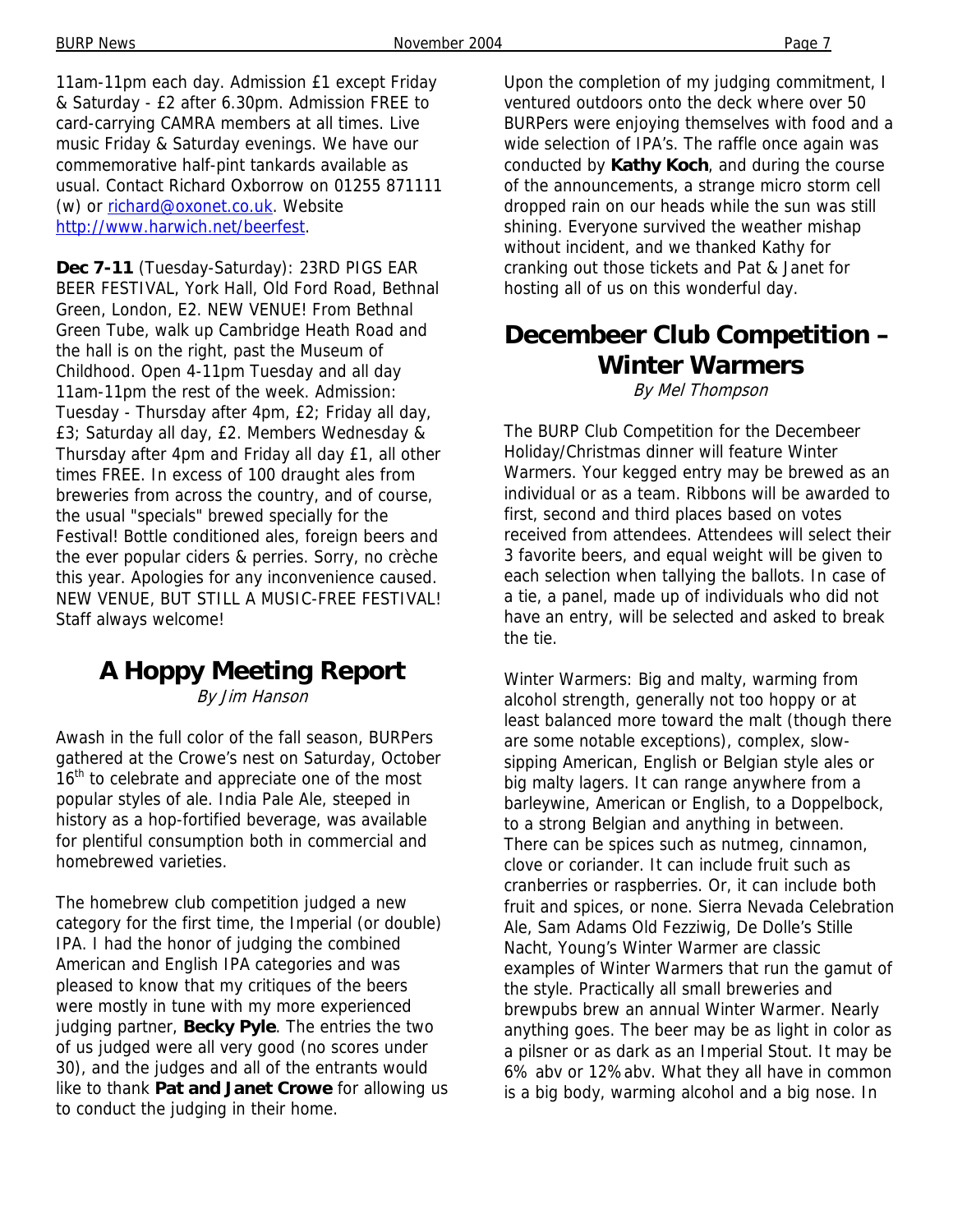turn, they compliment rich food. It's an opportunity for you to stretch your brewing creativity.

Bring a keg or two to share with your fellow BURPers to compliment the plethora of delicious dishes they will provide for the holiday party. Cheers!

5 gallon recipe for an English-style Winter Warmer

12 # English pale malt 1  $#$  crystal malt 8 oz toasted malt (20 min in oven at 325-350) 2 oz chocolate Malt

Mash at 152-155 F

1 oz Kent Goldings or other English hop – boil for 60 min.

1 oz Kent Goldings or other English hop – boil for 30 min.

Add later addition hop for flavor and aroma if you wish.

Yeast: Scottish Ale yeast (Wyeast 1728) or other English ale yeast that accentuates malt.

OG 1.070 at 75% efficiency 30 IBU 16 SRM

### ? ? ? ? ? ? ? ?

## **Answer to Nov RYDler:**

A. By volume of production, "InBev," the Belgianbased conglomerate brewer that formed in mid-October from the merger of Interbrew and AmBev. Mergers and acquisitions have brought Belgium to the forefront just in time for BURP's "Spirit of Belgium 2005." However, the race continues with SAM (South Africa-Miller #2) and A-B (Anheuser-Busch #3) both bidding for Harbin (in China, which just passed USA as world's largest beer consumer).

#### ? ? ? ? ? ? ? ?

**BURP 10 and 20 Years Ago** 

Compiled By Bill Ridgely

**20 Years Ago, Nov 1984** 

The Nov 1984 BURP meeting and oyster feast was held at the home of **Ralph Bucca** in Fort Washington, MD. BURP's "Purveyor of Fine Seafood" **Bill McLaren** brought a bushel of fat Chesapeake Bay oysters, and members were asked to bring homebrew (in particular stout) as a complement to them. BURP's "Dr Brew" **Phil Angerhofer** gave an extract brewing demo at the meeting, and volunteers **Ralph Bucca**, **Joel Spencer**, and **Bob Wright** were solicited for the election committee to develop the potential list of officer candidates for 1985. During the meeting, a heated debate developed concerning the chili cooking skills of BURP members, so it was decided to hold the first club chili cookoff in Feb 1985.

The November "Dear BURPers, Brewers, and Friends" newsletter announced a beer tasting to be held at the St Charles Hotel downtown sponsored by Berose Liquors, which at that time featured the largest number of craft-brewed and imported beers in the DC area. The tasting would highlight 30 different beers from 10 countries, and attendees would be charged \$4.00 admission.

#### **10 Years Ago, Nov 1994**

Nov 1994 featured a landmark event in BURP's storied history – the first "Spirit of Belgium Homebrew Conference & Competition", held at the Ramada Inn in Falls Church, VA on Nov 11-12. Thanks largely to the vision of **Phil Seitz** and the combined driving force of BURP President **Tim Artz**  and fellow BURPer **Charlie Gow**, the 1st SOB became an internationally-recognized event bringing a huge amount of prestige to the BURP club. Friday technical session highlights included talks by author & consultant **Pierre Rajotte**, yeast expert **Dan McConnell,** Belgian brewing expert **Dr Phillippe Perpete,** and former Hoegaarden brewer (and Diplomme Braumeister) **Eric Toft.** On Friday evening, a reception was held featuring over 30 (at that time, an incredible array) of the great beers of Belgium. The homebrew competition was held on Saturday, followed by a tasting of Celis products hosted by **Pierre Celis**. Topping off the event was a 5-course authentic Belgian banquet featuring speaker **Don Feinberg** of Belgian beer importer Vanberg & DeWulf. Following dinner, competition awards were presented. BURPer **Scott Bickham** took Best of Show for his Witbier.